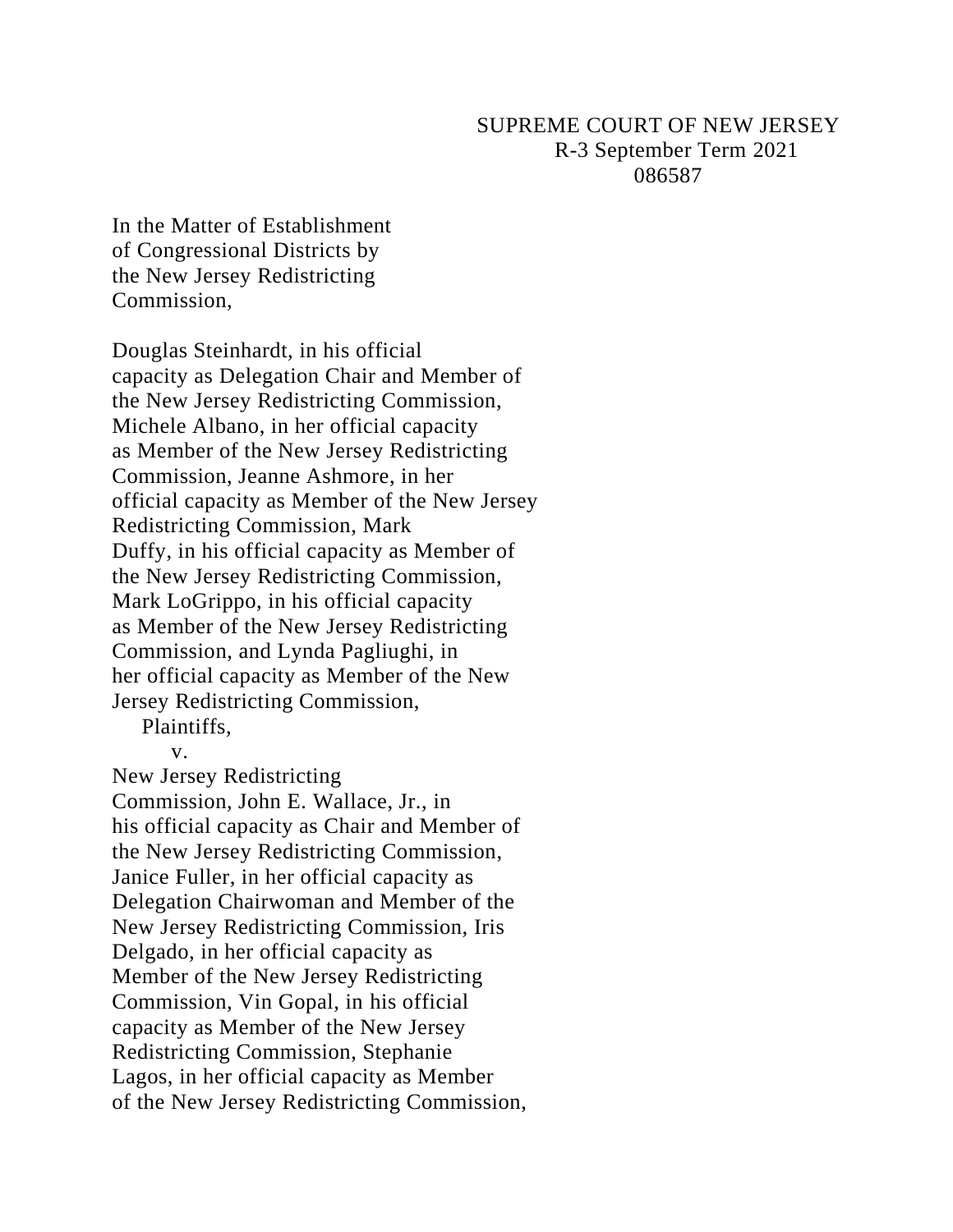Jeff Nash, in his official capacity as Member of the New Jersey Redistricting Commission, Dana Redd, in her official capacity as Member of the New Jersey Redistricting Commission, and Tahesha Way, in her official capacity as New Jersey Secretary of State,

Defendants.

1. This matter involves a legal challenge to the congressional redistricting map selected by the New Jersey Congressional Redistricting Commission (Commission).

## *Selection of Commission members and redistricting process*

2. The State's political leaders appoint the members of the Commission. Under the State Constitution, the following individuals each appoint two members: the President of the Senate and Speaker of the Assembly; the minority leaders of the Senate and Assembly; and the chairs of the State committees of the political parties whose candidates received the largest or next largest number of votes in the most recent election for Governor. N.J. Const. art. II, § 2, ¶ 1(b). As a result, the Commission is initially comprised of six individuals affiliated with the Democratic Party and six who are affiliated with the Republican Party.

3. The Constitution also provides for an independent thirteenth member. Id. ¶ 1(c). Because the original twelve members were unable to agree on a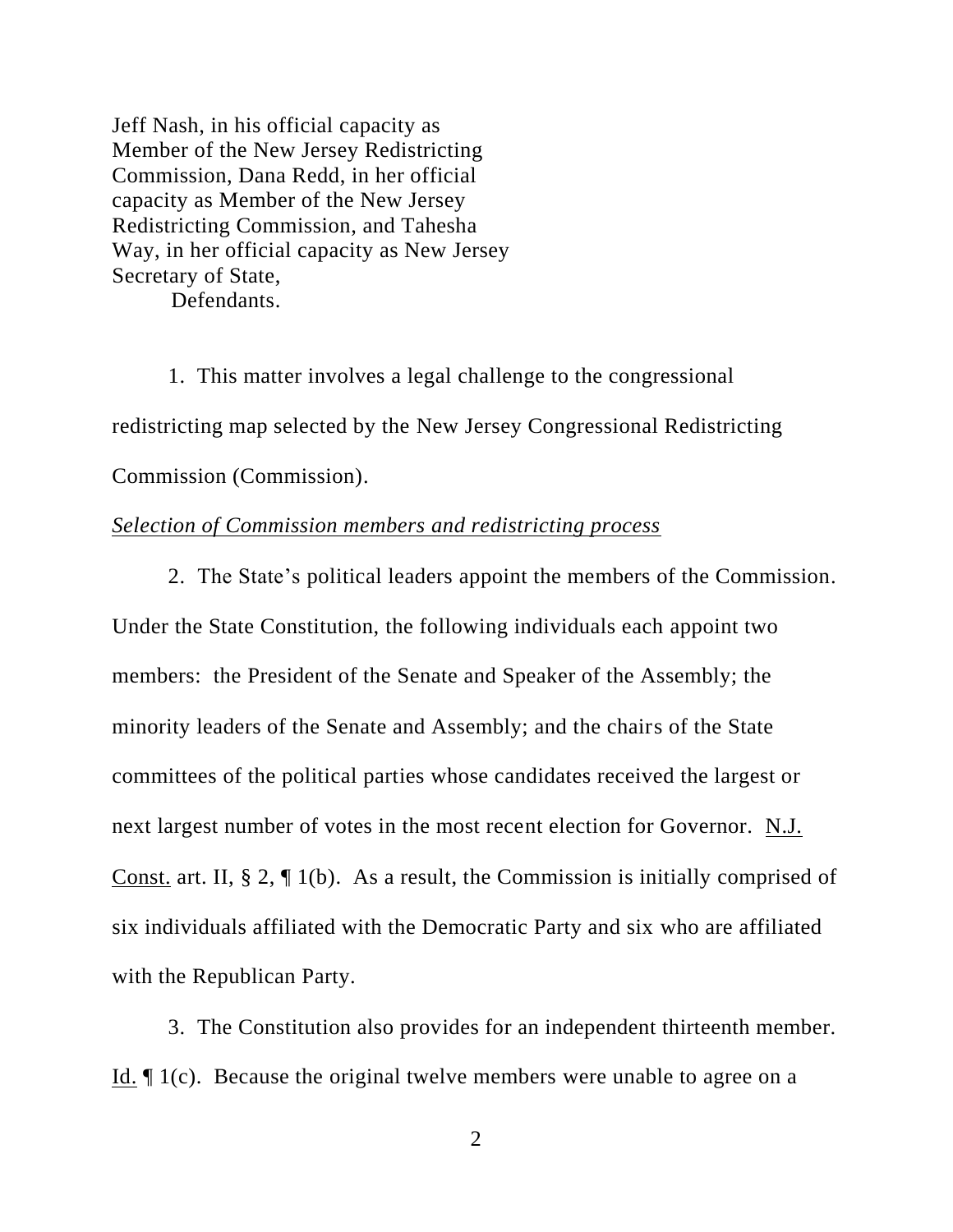proposed tiebreaker by a majority vote, each delegation submitted one name to the Court. From those names, the Court had to select the thirteenth member, in accordance with the Constitution. Ibid.

4. The Constitution sets forth two qualifications for the independent member: the individual must have been a New Jersey resident for the past five years and, during that period, "shall not . . . have held public or party office in this State." Ibid. The Constitution also provides a standard for the selection of the independent member. It calls upon the Court to select, by a majority vote, the person "more qualified by education and occupational experience, by prior public service in government or otherwise, and by demonstrated ability to represent the best interest of the people of this State." Ibid. From the two names presented, the Court selected the Honorable John E. Wallace, Jr. (ret.), to serve as the independent member. Neither party objected to his selection. The independent member serves as Chair of the Commission.  $\underline{Id}$ .  $\P$  2.

5. The Commission must hold at least three public hearings. Id. ¶ 4. In this case, it held ten hearings, virtually and in-person, at which it heard testimony from the public. The Commission also received written submissions and draft maps from the public.

6. The process that follows is intensely political, not legal, which reflects the makeup of the Commission and the nature of its work. The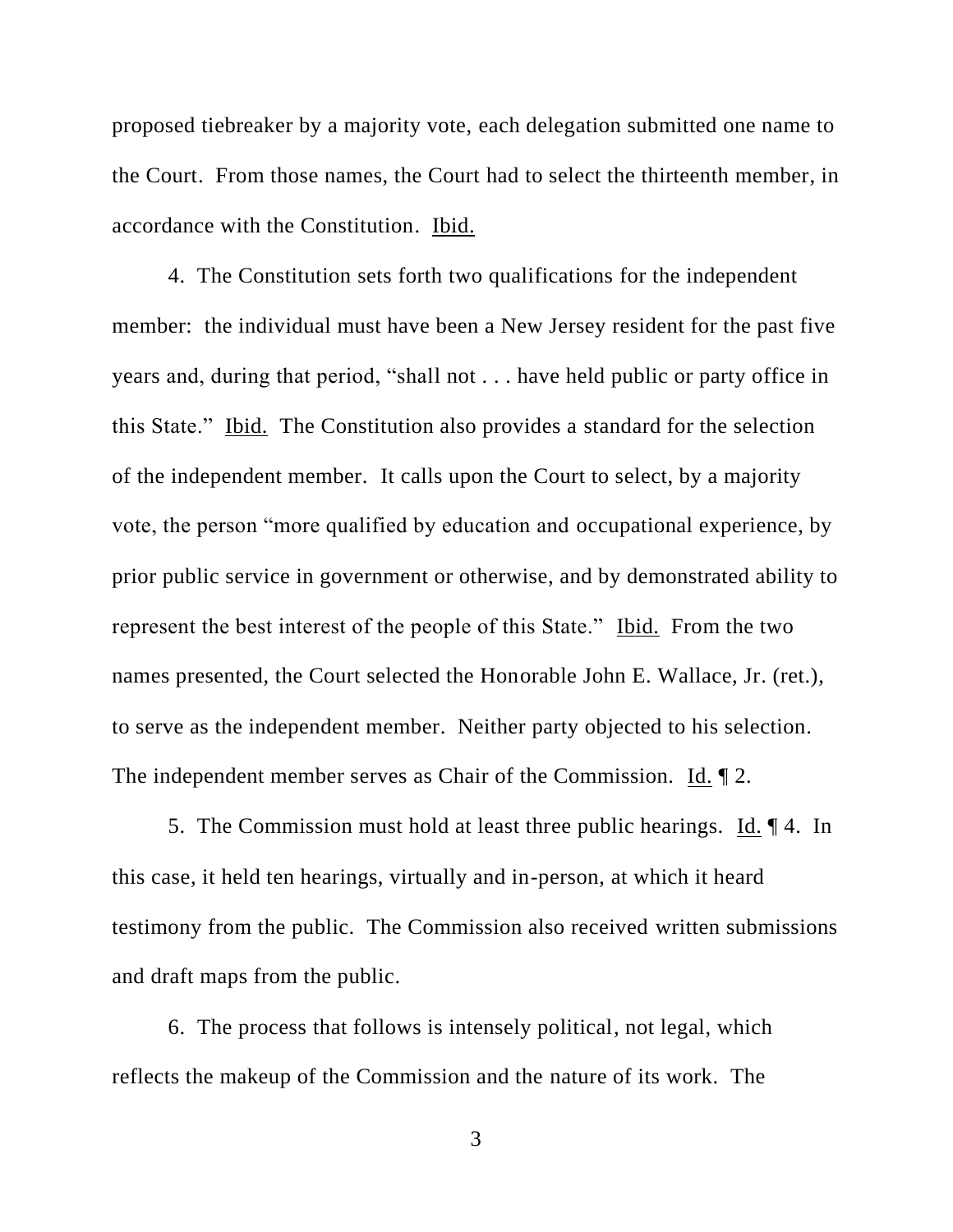Commission is essentially a political body, comprised mostly of partisan appointees, that fixes boundaries for election districts. See Gaffney v. Cummings, 412 U.S. 735, 753 (1973) ("Politics and political considerations are inseparable from districting and apportionment.").

7. Historically, after meeting in private with the respective partisan delegations to discuss their proposals, the independent member serves as the tiebreaker and selects one party's preferred map. The outcome commonly garners praise from one party and criticism from the other. This redistricting cycle was no different.

8. On December 22, 2021, a majority of the Commission's members that included the Chair voted in favor of the map the Democratic delegation presented. Plaintiffs, the Republican delegation to the Commission, filed an amended complaint on January 5, 2022 to challenge that map. Plaintiffs filed their complaint directly with this Court, pursuant to Article II, Section 2, Paragraph 7 of the Constitution.

#### *Plaintiffs' challenge*

9. Plaintiffs ask the Court to vacate the Commission's decision and remand the matter to the Commission for further proceedings, with the Chair, Justice Wallace, recused. Defendants, the Democratic delegation to the Commission, filed a motion to dismiss the amended complaint. Among other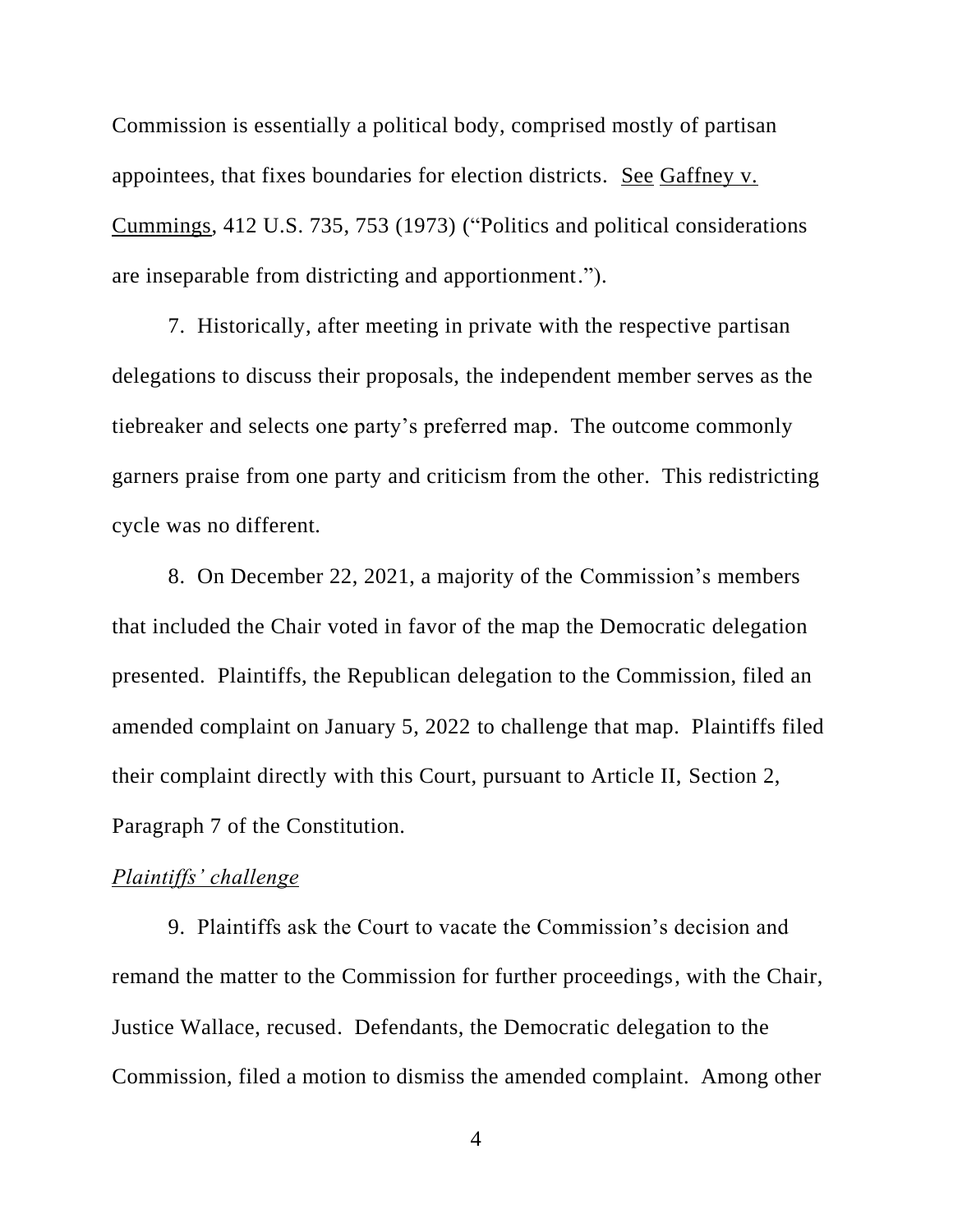arguments, defendants assert that the amended complaint fails to state a claim upon which relief can be granted.

10. Plaintiffs' arguments rest to a large extent on the rationale offered by the Chair to explain his vote in support of the Democratic delegation's map. The Chair provided reasons for his vote at the Commission's final meeting on December 22, 2021. He also amplified his reasoning in writing, on January 11, 2022, in response to a request from the Court.

11. This Court has no role in the outcome of the redistricting process unless the map is "unlawful." N.J. Const. art. II,  $\S 2$ ,  $\P 7$ , 9. If it is, the Commission must reassemble and adopt another redistricting plan. Id. ¶ 9. *Legal standard*

12. In 1974, before the current constitutional process was adopted, the Court noted that reapportionment plans "must be accorded a presumption of legality with judicial intervention warranted only if some positive showing of invidious discrimination or other constitutional deficiency is made. The judiciary is not justified in striking down a plan, otherwise valid, because a 'better' one, in its opinion, could be drawn." Davenport v. Apportionment Comm'n, 65 N.J. 125, 135 (1974) (citing Gaffney).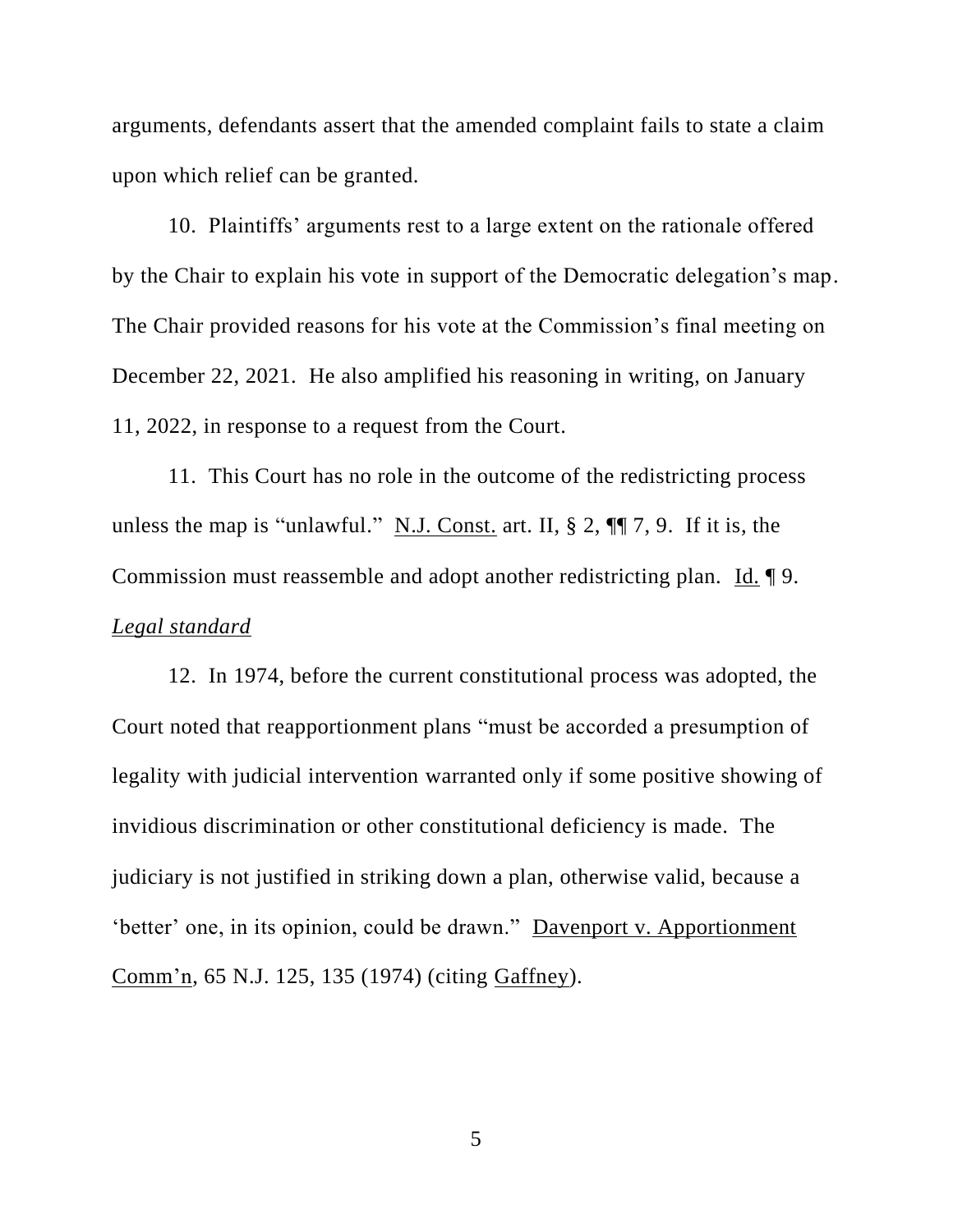13. That stringent standard still applies. It is not the Court's task to decide whether one map is fairer or better than another.<sup>1</sup> We review redistricting plans only to determine if the map selected is "unlawful." N.J. Const. art. II, § 2, ¶ 9. So long as the final map is constitutional, the Court cannot grant any relief.

14. Plaintiffs claim the actions of the Chair were "arbitrary, capricious, and unreasonable," presented violations of "federal and state constitutional equal protection and due process protections," and posed a "common law conflict of interest." Am. Compl. ¶¶ 7, 8, 101. The complaint also asserts there were "significant differences between the maps" and sets forth ways in which the Republican delegation's map better met the standards the Chair had applied. Id. ¶¶ 49-56. Plaintiffs' complaint, however, does not assert that the map the Commission adopted -- which the Democratic delegation and the Chair voted for -- was itself "unlawful."

<sup>&</sup>lt;sup>1</sup> Only if neither map receives seven votes from the members of the Commission does the Supreme Court choose between two competing maps. N.J. Const. art. II, § 2, ¶ 3. In that case, the Court must select the map that "conforms most closely to the requirements of the Constitution and laws of the United States." Ibid.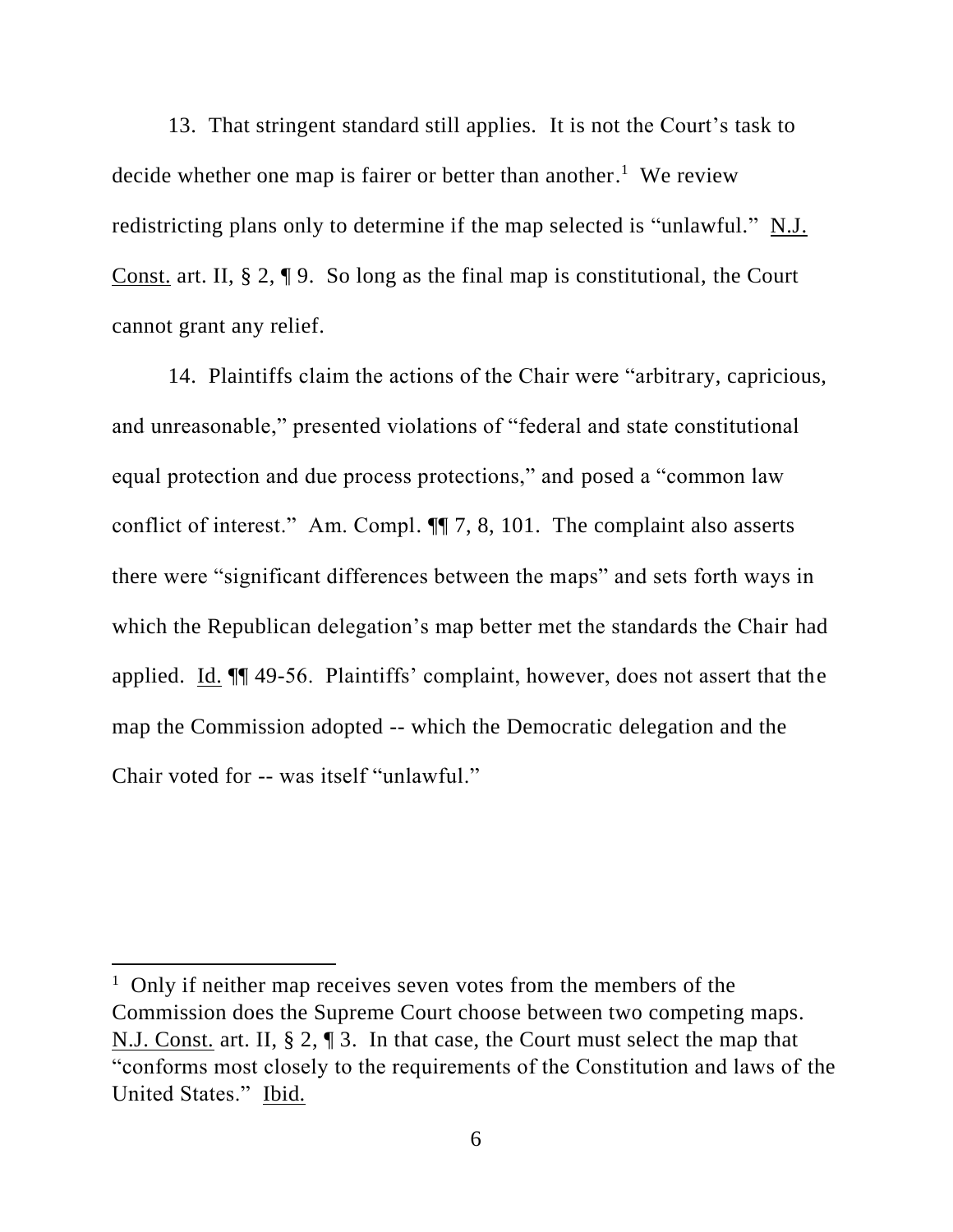### *Threshold arguments*

15. Defendants contend that plaintiffs -- the Republican members of the Commission who brought suit in their official capacity -- lack standing because they have no "personal stake" and have not alleged a "personal injury." Instead, defendants contend plaintiffs have only an institutional interest that does not afford them standing any more than it would the minority side of a legislative body that lost a vote on an ordinance or bill.

16. Our jurisprudence takes a more liberal approach to standing than federal law. See In re Camden County, 170 N.J. 439, 448 (2002); see also Jen Elec., Inc. v. County of Essex, 197 N.J. 627, 645 (2009). The State Constitution does not limit "our judicial power to actual cases and controversies." Camden County, 170 N.J. at 448 (quoting Crescent Park Tenants Ass'n v. Realty Equities Corp. of N.Y., 58 N.J. 98, 107-08 (1971)). At the same time, courts do not render advisory opinions or "entertain . . . plaintiffs who are 'mere intermeddlers,' or are merely interlopers or strangers to the dispute." Id. at 449 (omission in original) (quoting Crescent Park, 58 N.J. at 107).

17. To possess standing in state court, a party must have "a sufficient stake in the outcome of the litigation" and "real adverseness," and there must be "a substantial likelihood that the party will suffer harm in the event of an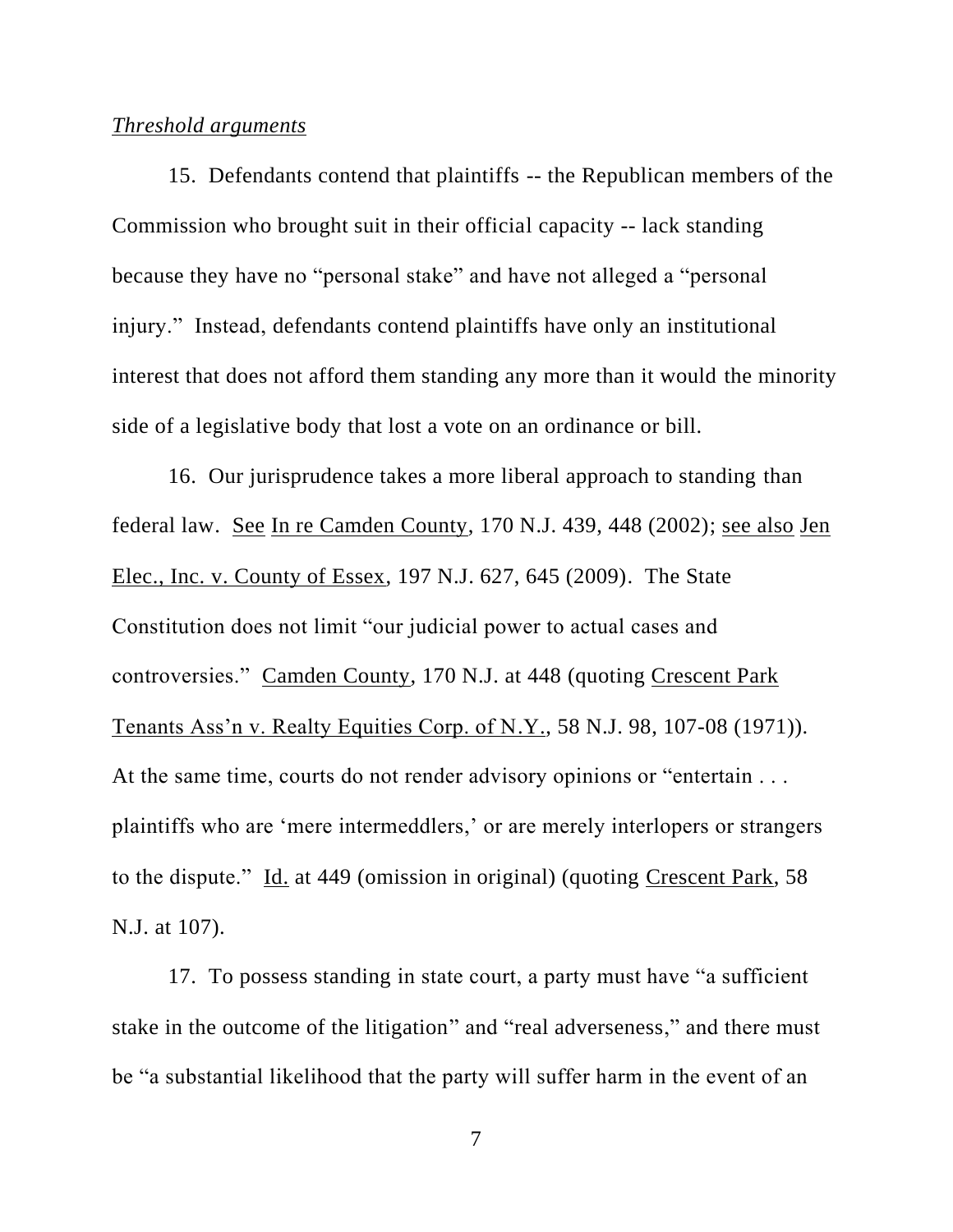unfavorable decision." Camden County, 170 N.J. at 449; Jen Elec., Inc., 197 N.J. at 645. We also give weight to the public's interest in the resolution of a matter and favor a just ruling on the merits over "procedural frustrations."<sup>2</sup> Crescent Park, 58 N.J. at 107-08; see also Pressler & Verniero, Current N.J. Court Rules, cmt. 2.1 on R. 4:26-1 (2022).

18. Plaintiffs have a strong stake in the outcome of the redistricting process and are plainly adverse to the map adopted. Their assertion of personal harm as members of the delegation is less strong, but the overriding public interest in this case is compelling. Resolving the map for congressional districts for the next decade is of the utmost importance. Doing so expeditiously, in time for candidates and election officials to plan for the upcoming primary and general elections, is also significant to the public. We therefore consider the merits.

<sup>&</sup>lt;sup>2</sup> Here, for example, the complaint could be amended, or possibly refiled, with plaintiffs or others listed as residents of New Jersey and not just in an official capacity. See R. 4:9-1 (noting that pleadings may be amended as a matter of right and "by leave of court which shall be freely given in the interest of justice"); cf. Brady v. N.J. Redistricting Comm'n, 131 N.J. 594, 605 (1992) (addressing congressional redistricting challenges brought by residents and taxpayers). If the complaint were amended in that way, there would be no prejudice to defendants. See Notte v. Merchs. Mut. Ins. Co., 185 N.J. 490, 501 (2006).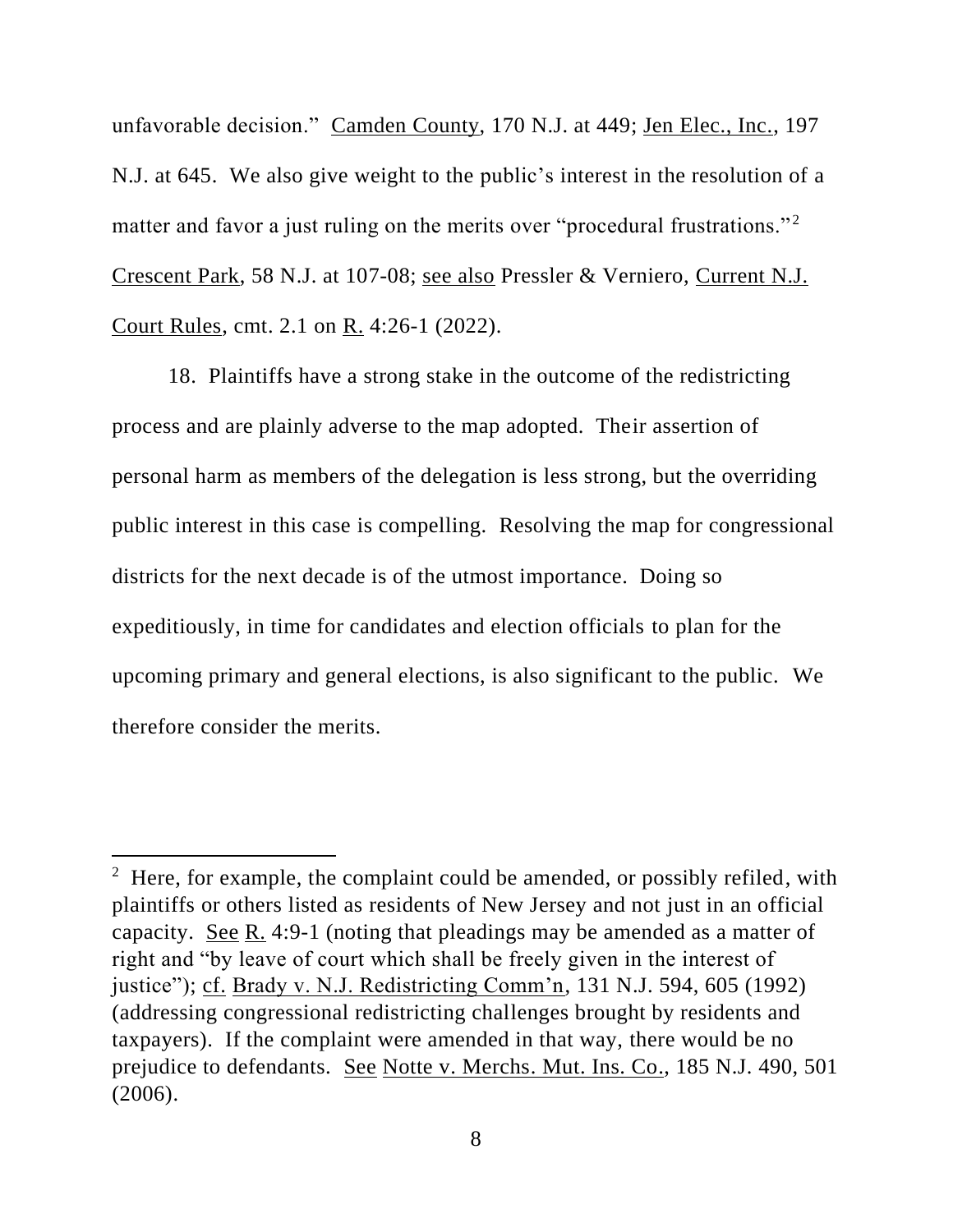19. Defendants raise an additional threshold argument that the complaint must be dismissed because it presents a nonjusticiable political question. That issue "is primarily a function of the separation of powers." Gilbert v. Gladden, 87 N.J. 275, 281 (1981) (quoting Baker v. Carr, 369 U.S. 186, 210 (1962)). To determine whether an issue poses a nonjusticiable political question, courts consider, among other factors, if there is "a textually demonstrable constitutional commitment of the issue to a coordinate political department." Id. at 282 (quoting Baker, 369 U.S. at 217). Here, the Constitution grants the Supreme Court "jurisdiction over any judicial proceeding challenging . . . any action, including the establishment of Congressional districts, by the commission." N.J. Const. art. II, § 2, ¶ 7. The Court's narrow role in that regard -- limited to challenges over whether a map is unlawful -- avoids political questions that could be raised by a review of the Commission's decisions.

20. Plaintiffs raise a threshold argument as well and contend that the Chair's amplified statement of reasons cannot be considered because it violates the State Constitution's public meeting requirement and analogous principles in the Open Public Meetings Act (OPMA), N.J.S.A. 10:4-6 to -21. To repeat, on January 4, 2022, the Court requested an amplified statement of reasons to assist in its review of this matter. By analogy to Rule 2:5-1(b), which allows a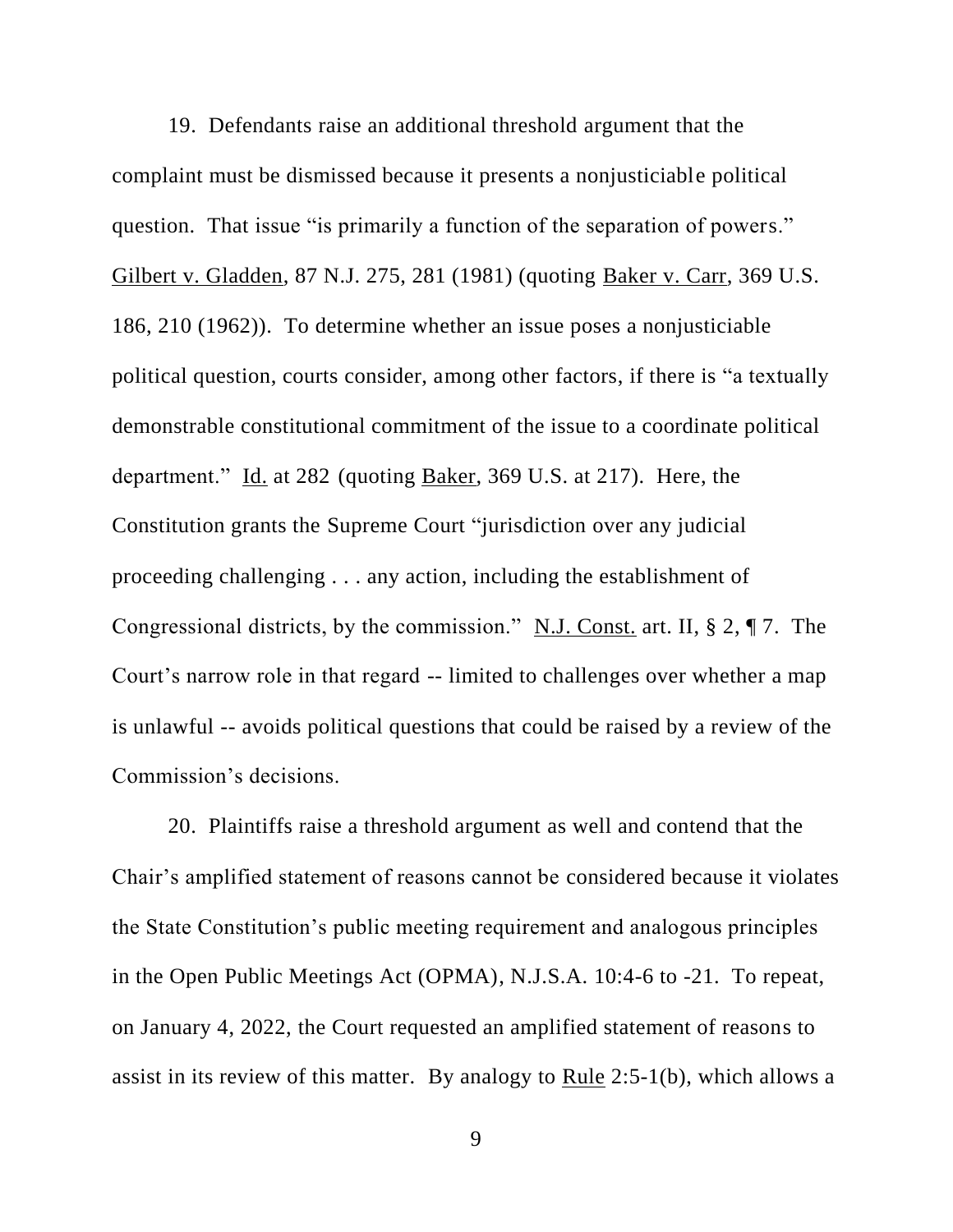trial judge or agency head to submit "an amplification of a prior statement,

opinion or memorandum" when an appeal is taken, the Court asked the Chair

to amplify the grounds for his oral decision on December 22, 2021. The Chair

presented a written statement to the Court and the parties on January 11, 2022,

and it was posted on the Judiciary's website the same day. Response to Order

of Jan. 4, 2022, https://www.njcourts.gov/courts/assets/supreme/

ResponseCongressional1-21.pdf?c=avq.

21. In light of the challenges plaintiffs assert and the limited nature of our review of the Commission's work, we do not rely on the Chair's amplified statement. Plaintiffs' argument is therefore moot.<sup>3</sup>

The meeting to certify congressional districts took place on December 22, 2021, when the full Commission voted on and adopted a map, at an open public meeting. The Chair's supplemental statement did not certify a congressional map, which no single member could have accomplished.

Furthermore, OPMA does not apply to the work of the Commission. Nor does the statute apply to the State's legislative redistricting process.

<sup>&</sup>lt;sup>3</sup> We note that the Constitution's meeting requirement does not apply to the Chair's supplemental statement. The Constitution directs that the Commission "certify the establishment of [congressional] districts pursuant to a majority vote of the full authorized membership of the commission convened in open public meeting, of which meeting there shall be at least 24 hours' public notice." N.J. Const. art. II, § 2, ¶ 3 (emphasis added). As noted earlier, the Constitution also requires the Commission to "hold at least three public hearings in different parts of the State." Id. ¶ 4. Except for those two types of proceedings -- the requisite public hearings and the meeting to certify the establishment of districts -- meetings of the Commission "may be closed to the public." Id. ¶ 5.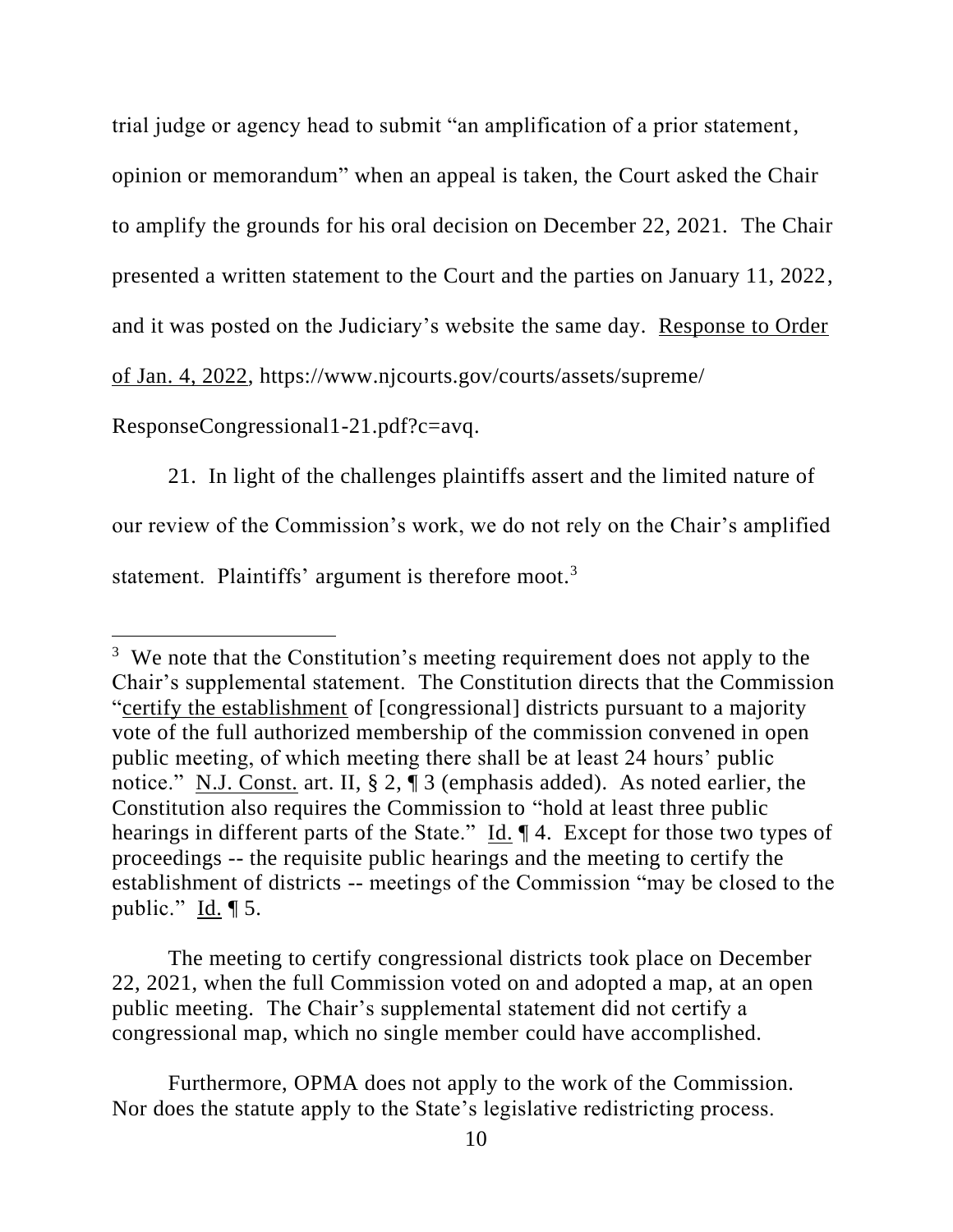## *Statements and findings by the Chair*

22. Here, the Chair concluded that both maps were constitutional. On December 22, 2021, he first orally outlined certain factors that guided his determination: that "congressional districts . . . shall be geographically contiguous" and account for each district's total population; that "[m]apmakers shall comply with the Voting Rights Act" and other relevant authority, and "should include sufficient numbers of minority/majority districts"; that maps "shall not split political subdivision boundaries and communities of interest unless necessary" to comply with the above standards; that "[c]ompetitive districts are favored"; that "[n]o district may be formed solely to favor or disfavor any political party or the election of any person" (which the Chair described as "partisan fairness"); that "districts may include the cores of existing districts" "[to] assist voters in assessing incumbents and minimizing voter confusion"; and that "[a]ll districts shall be as compact and regularly shaped as possible unless deviation is required to comply with any of the

N.J.S.A. 10:4-8(a).The public meeting requirements for the Commission are spelled out in the Constitution. Under the Commission's by-laws, notice for required public meetings shall be given in accordance with the Constitution and OPMA, "notwithstanding the OPMA's inapplicability to the Commission." See Redistricting Commission By-Laws art. IV, ¶ 6. The Chair's submission of a supplemental statement was not a required public hearing or a meeting to certify the establishment of districts under the Constitution.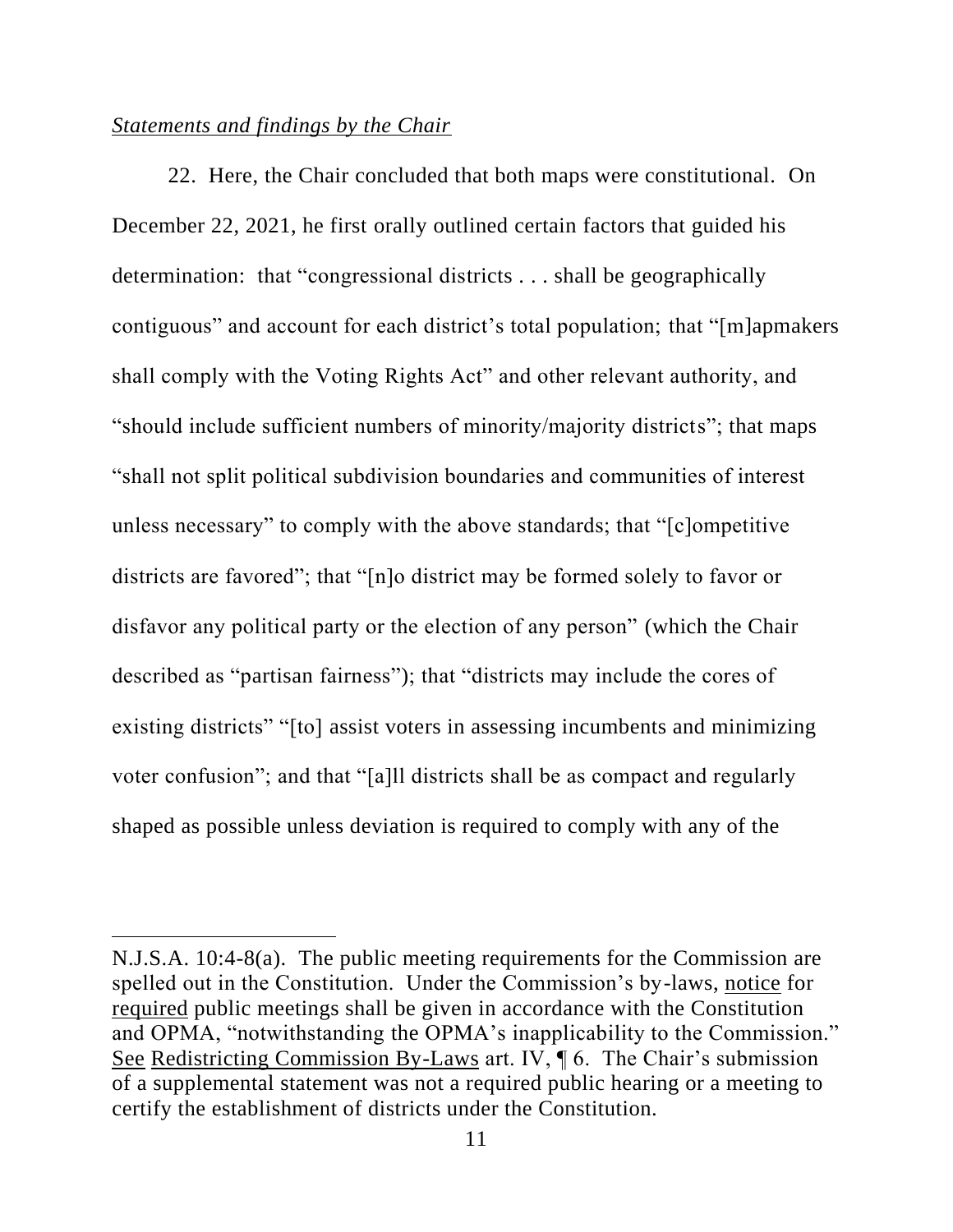above standards." Plaintiffs' complaint does not challenge the map for any of those reasons.

23. The Chair then found that both maps satisfied the above standards with one exception: "The only area where one map pulled ahead of the other is in partisan fairness." As the Chair explained,

> Both maps were evaluated by my team using various statewide tests for partisan fairness. Without getting into the details of the tests, I simply state that the results showed that the partisan fairness would favor the Democratic[] map. However, because neither delegation used these tests, I have decided not to give any weight to them in making my decision.

The Chair next added,

In summary, both delegations aptly applied our standards to their map. In the end, I decided to vote for the Democratic map, simply because in the last redistricting map it was drawn by the Republicans.

Thus, I conclude that fairness dictates that the Democrats have the opportunity to have their map used for this next redistricting cycle. Thank you. That concludes my comments.

We do not rely on the above statement to resolve plaintiff's claims, which do not challenge the constitutionality of the map.

24. In an amplified statement of reasons on January 11, 2022, the Chair

reiterated his belief that both maps were constitutional and met the standards

he had previously outlined. Although we do not rely on the amplified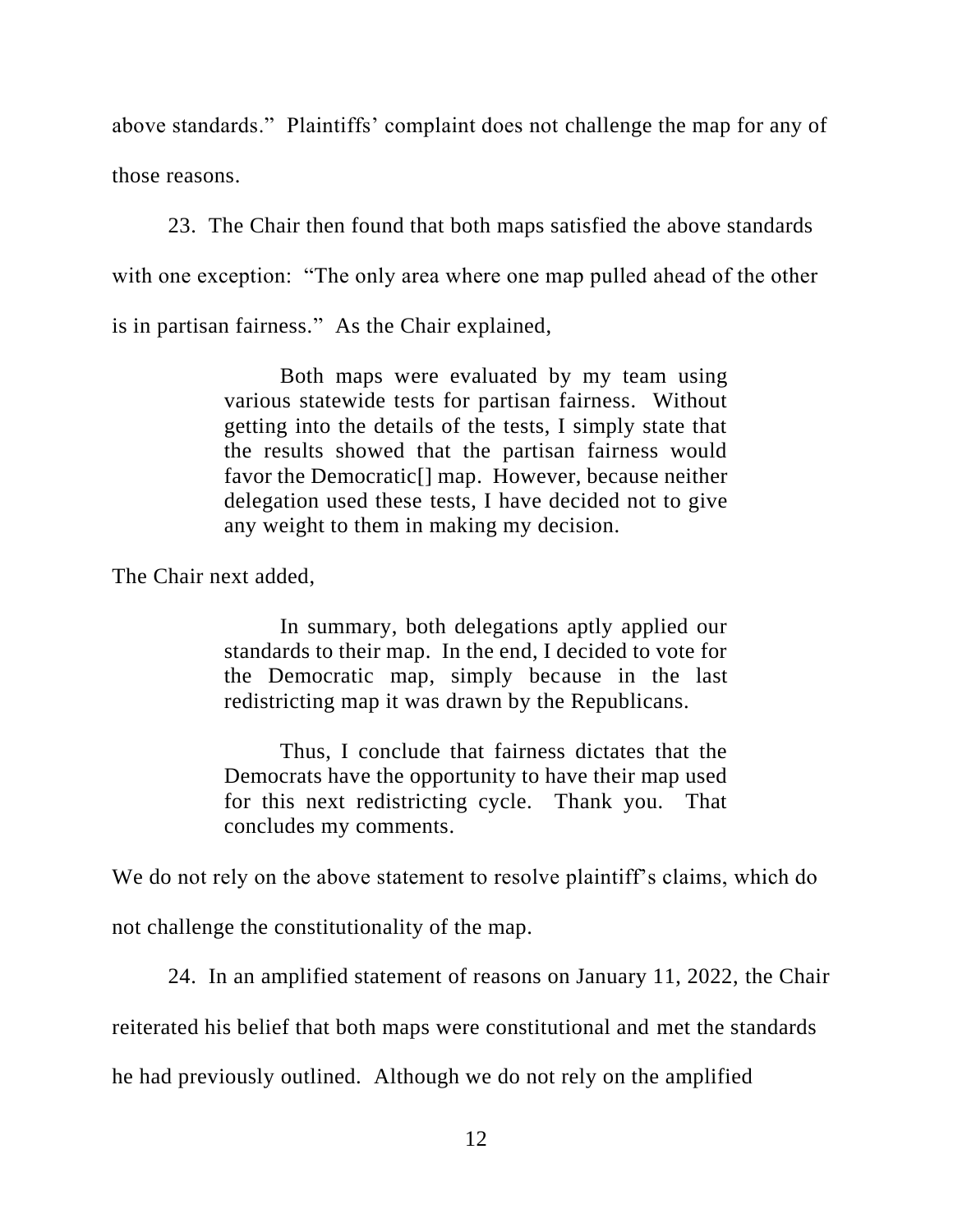statement, we include a part of it for completeness. The Chair stated "that the Democrats' map better satisfied the standard for Partisan Fairness." In his

words,

Many tests for Partisan Fairness are accepted by the social science community. They fall into two broad categories, a category based on partisan symmetry and a category based on geography.

Tests of partisan symmetry have their roots in a simple and intuitive concept of fairness: what would happen if the tables were turned? Social scientists have overwhelmingly endorsed such a concept. For example, in the ideal case, given the same statewide electoral totals, each side should win the same number of seats. Using such mathematical tests, my team determined that the Democratic plan shows superior partisan symmetry to the Republican plan.

The second category of test is to use the natural geography of the state. Modern technology allows hundreds of thousands of alternative plans to be drawn automatically, providing a way to determine what a "natural" outcome would be if plans were drawn in a party-blind manner generally following the required redistricting standards. Such an approach is called the ensemble comparison method, and is used by state courts to evaluate partisan gerrymandering claims. My team found that the Democratic plan is closer to the average of the ensemble than the Republican plan, and therefore is more "party-blind."

25. In addition, the Chair explained that had his team informed the

delegations that it would use the above tests to evaluate their maps, "I would

have stated that Standard 5 for Partisan Fairness tipped the scales in favor of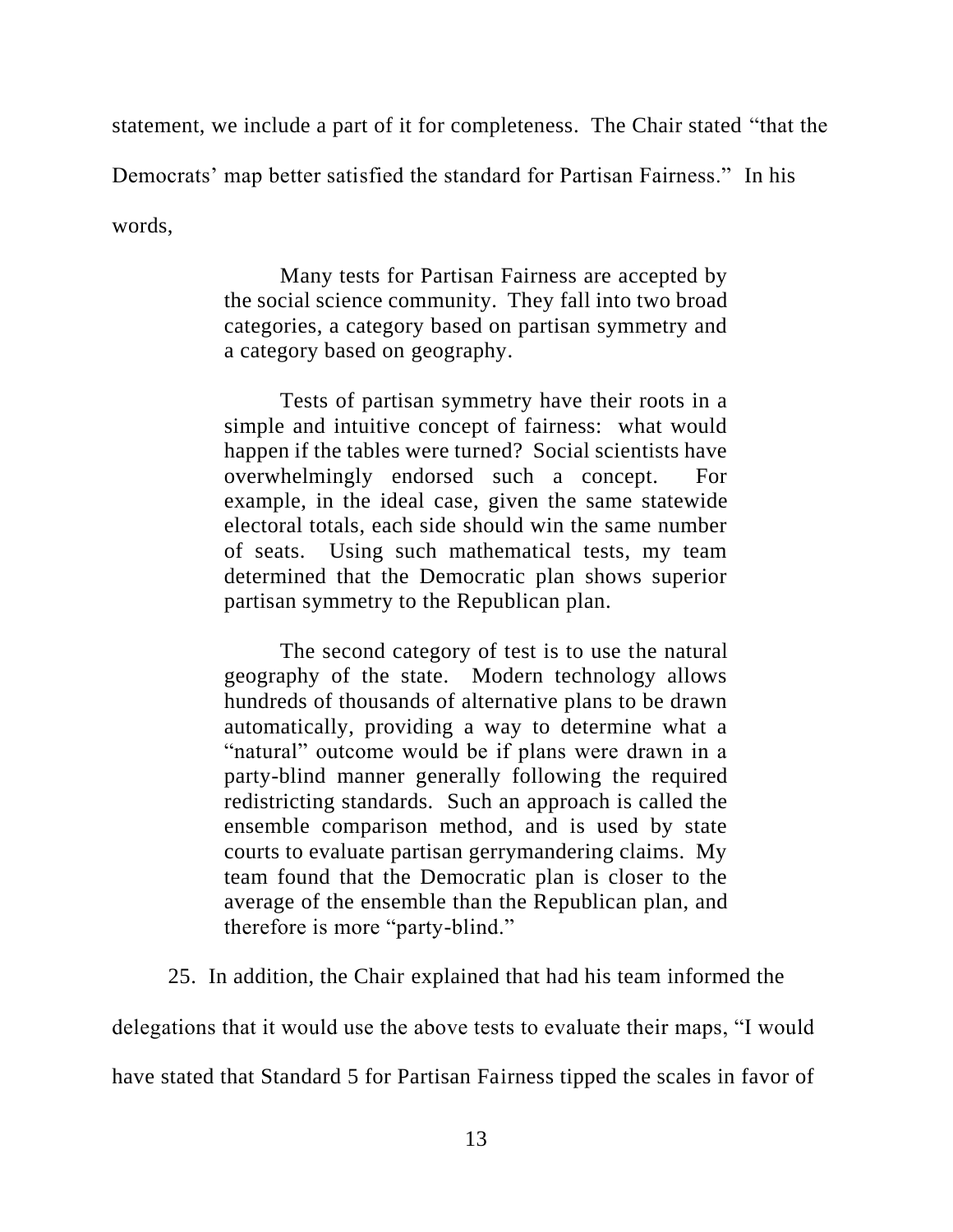the Democrats' map." The Chair added that, "[u]pon reflection, I realize I mistakenly failed to consider . . . Partisan Fairness of the maps" and "should have stated that the Democrats' map better satisfied the standard. . . . I do that at this time."

## *Substantive challenges*

26. Reasonable people may differ with a tiebreaker's evaluation of, and support for, a particular plan, but that decision is not subject to review by the Court unless the plan is unlawful or reflects invidious discrimination. N.J. Const. art. II, § 2, ¶ 9; Davenport, 65 N.J. at 135. No count in the complaint, however, asserts that the final map itself is unlawful or that it is the result of invidious discrimination.

27. Plaintiffs' arguments instead center on the tiebreaker's reasons in support of his vote. In their complaint, plaintiffs assert the Commission's "adoption of the Democratic map . . . must be set aside . . . because its adoption was based upon an arbitrary, capricious, and unreasonable vote and reasoning by Chair Wallace." Am. Compl. ¶ 77. Plaintiffs' brief similarly "challenges Chair Wallace's arbitrary, capricious, and unreasonable decision to select the Democratic map out of 'fairness' because the Republicans 'won' in the last redistricting cycle." According to plaintiffs, the adoption of a map based on the Chair's manner of decision and his vote violated their federal and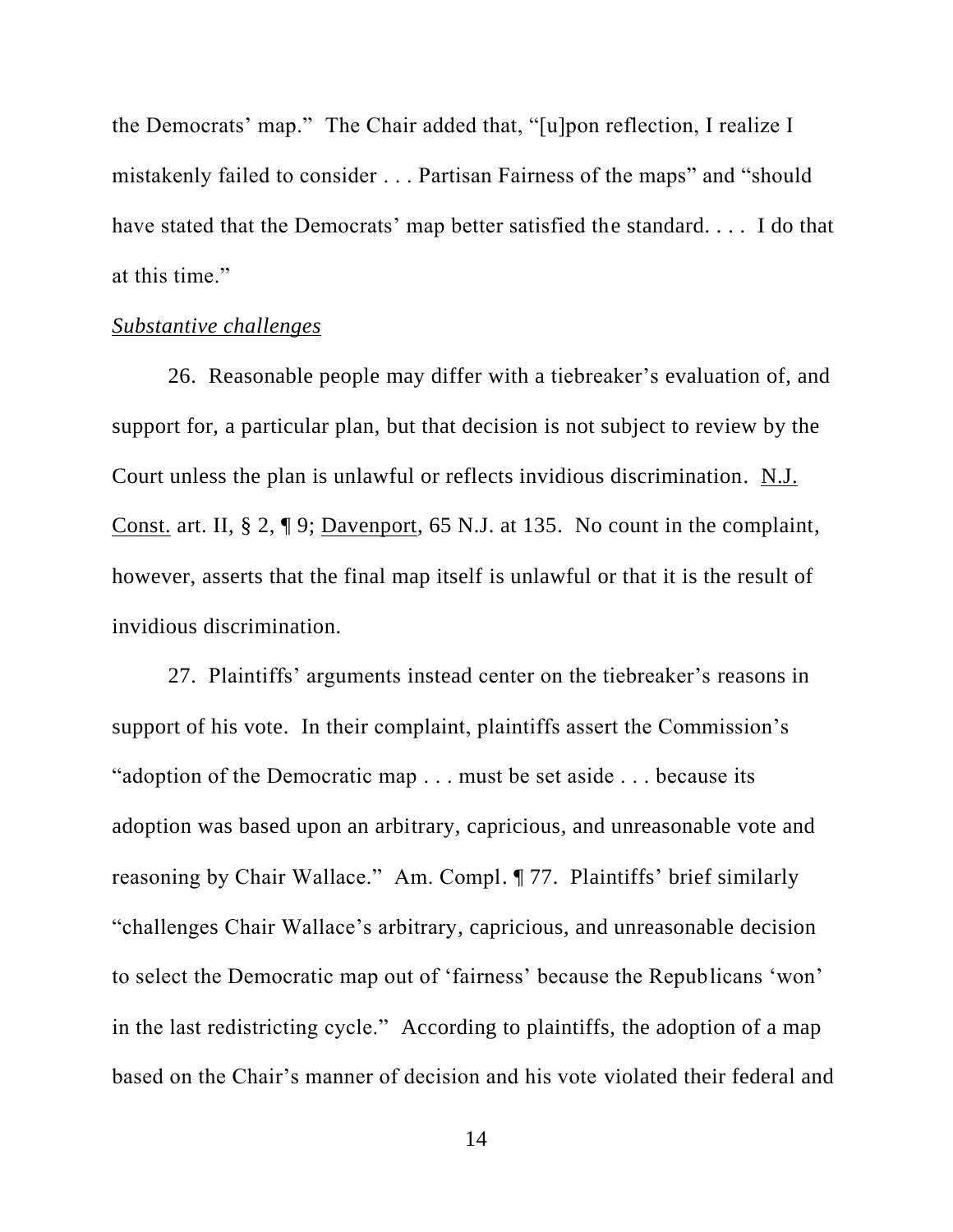state procedural due process rights and constitutional due process protections. We briefly address each claim in turn, starting with procedural due process.

28. The due process clause of the Fourteenth Amendment states that no "State [shall] deprive any person of life, liberty, or property, without due process of law." U.S. Const. amend. XIV, §1. Although the New Jersey Constitution does not articulate a "right to due process," Article I, Paragraph 1 has been interpreted to "protect[] 'values like those encompassed by the principle[] of due process.'" Doe v. Poritz, 142 N.J. 1, 99 (1995) (second alteration in original) (quoting Greenberg v. Kimmelman, 99 N.J. 552, 568 (1985)). "To examine a procedural due process claim, courts 'first assess whether a liberty or property interest has been interfered with by the State, and second, whether the procedures attendant upon that deprivation are constitutionally sufficient.'" State v. Robinson, 229 N.J. 44, 75 (2017) (quoting Doe, 142 N.J. at 99).

29. Plaintiffs' argument appears to rest on the use of the amplified statement. They claim they lacked notice and an opportunity to be heard, and that they were deprived of an opportunity to respond to the Chair's "ultimate reasons." Because we do not rely on either statement, that argument is moot. To the extent plaintiffs assert a broader claim, it does not allege how the plan is unlawful. See N.J. Const. art. II, § 2, ¶ 9; Davenport, 65 N.J. at 135. For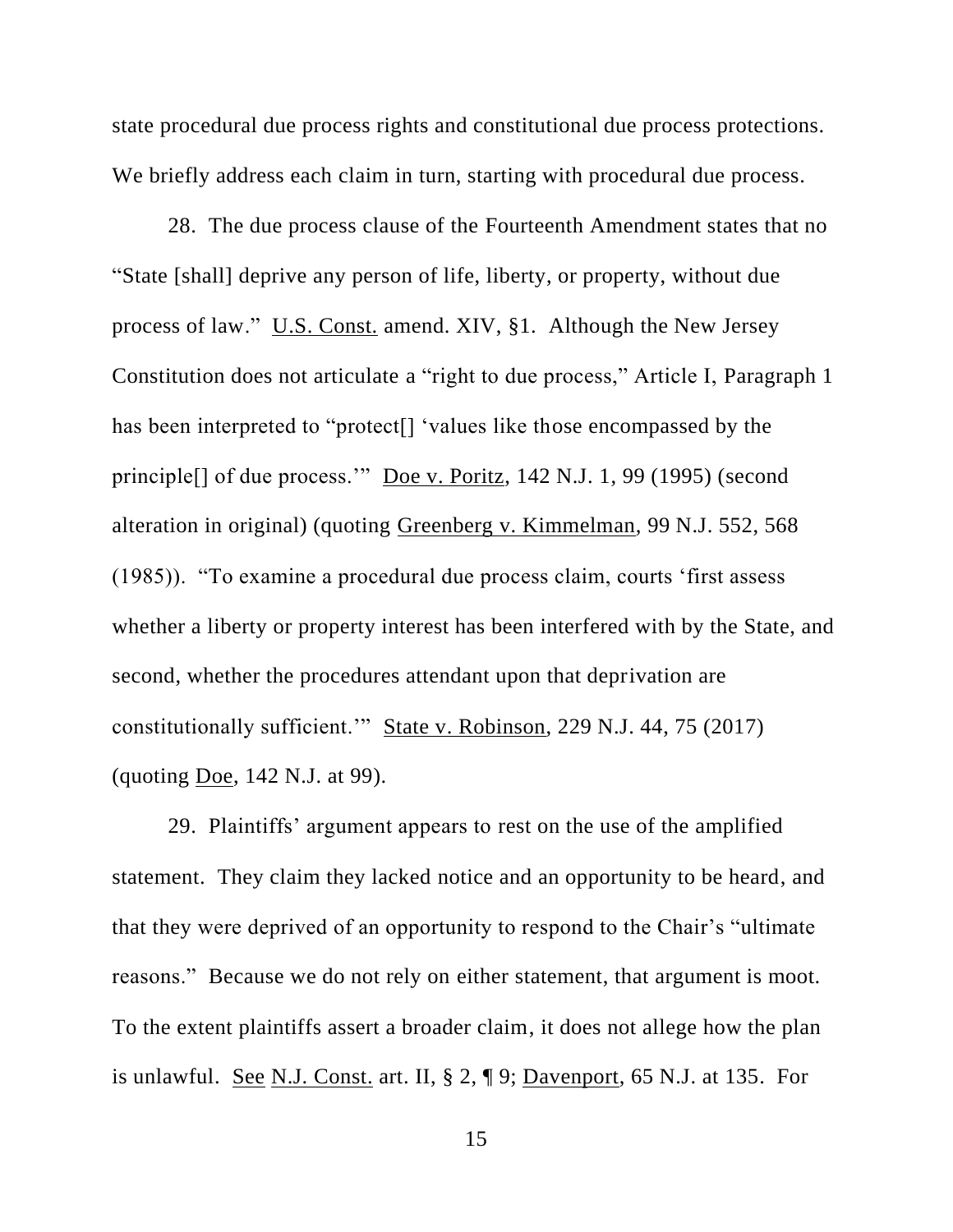that reason alone, their argument fails. We note as well that, although plaintiffs cite generally to the fundamental right to vote, they do not offer persuasive authority that the State interfered with a liberty or property interest through the manner in which the Chair explained his decision.

30. Plaintiffs advance a related due process argument based on the doctrine of fundamental fairness. The doctrine protects against "unjust and arbitrary governmental action," in particular, government procedures that operate arbitrarily. State v. Njango, 247 N.J. 533, 548 (2021) (quoting Doe, 142 N.J. at 108). Courts apply the doctrine sparingly -- "in those rare cases where not to do so will subject the defendant to oppression, harassment, or egregious deprivation." Doe, 142 N.J. at 108 (quoting State v. Yoskowitz, 116 N.J. 679, 712 (1989) (Garibaldi, J., concurring and dissenting)).

31. That argument, as well, does not purport to establish that the map is unlawful. Plaintiffs' claim therefore cannot prevail. <u>See N.J. Const.</u> art. II, § 2, ¶ 9; Davenport, 65 N.J. at 135. In addition, the Constitution does not afford either partisan delegation a right to dispute or counter the independent member's decision. The vote marks the end of a political process. It follows days of private meetings and discussions in a hotel, with one side and then the other meeting with the Chair. Those discussions and their resolution are not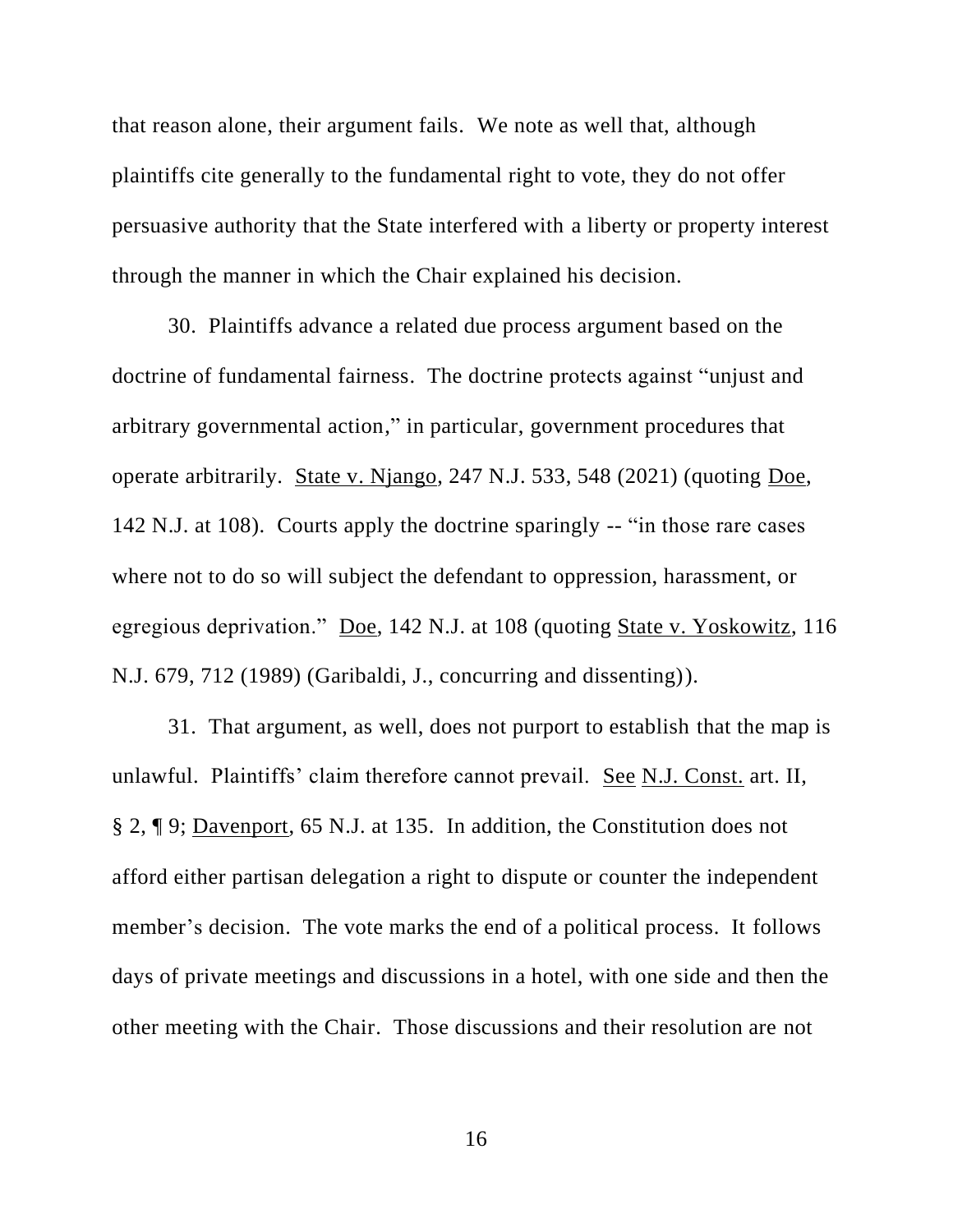subject to procedural rules or judicial review in precisely the manner that an agency decision or a trial judge's ruling would be.

32. Plaintiffs also assert that the Court should apply the standard for agency review to redistricting decisions, and that the Chair's conclusion was arbitrary, capricious, and unreasonable.

(a) The traditional standard of review for actions of a public

agency is whether the action was "arbitrary, capricious, or unreasonable."

Allstars Auto Grp., Inc. v. N.J. Motor Vehicle Comm'n, 234 N.J. 150, 157

(2018). Under that standard, reviewing courts consider

(1) whether the agency's action violates express or implied legislative policies, that is, did the agency follow the law;

(2) whether the record contains substantial evidence to support the findings on which the agency based its action; and

(3) whether in applying the legislative policies to the facts, the agency clearly erred in reaching a conclusion that could not reasonably have been made on a showing of the relevant factors.

[Ibid. (quoting In re Stallworth, 208 N.J. 182, 194 (2011)); see also In re Request to Modify Prison Sentences, 242 N.J. 357, 390 (2020).]

Courts also assess whether the agency's action offends the Federal or State

Constitutions. In re Eastwick Coll. LPN-to-RN Bridge Program, 225 N.J. 533,

541 (2016).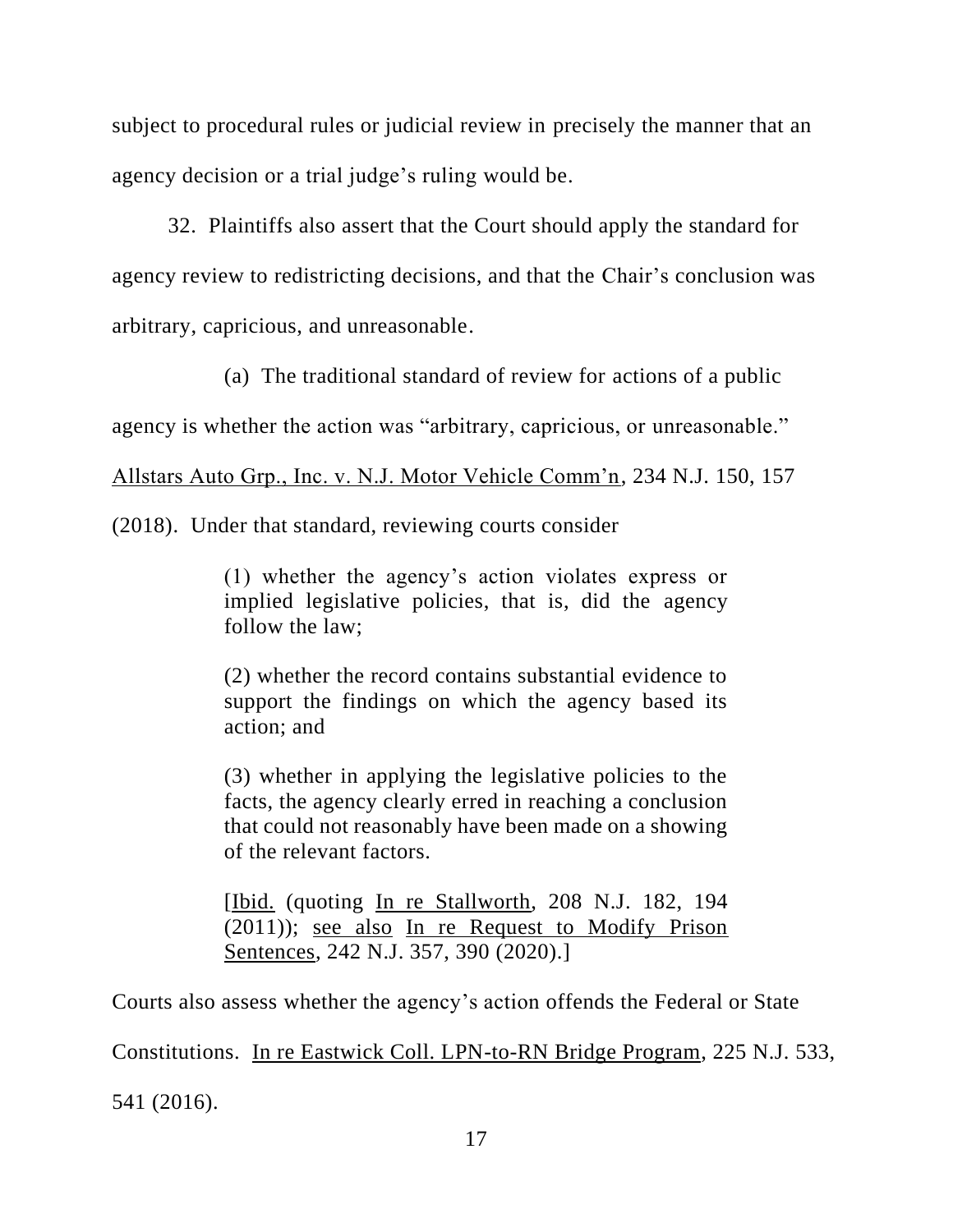(b) This challenge likewise fails because it, too, does not allege how the redistricting plan is unlawful. See N.J. Const. art. II, § 2, ¶ 9; Davenport, 65 N.J. at 135. The argument is therefore beyond the limited scope of our review. We also note that the standard of review for an agency's action is not an ideal fit. There are no express or implied constitutional or legislative policies to guide the Commission's work. There is also no traditional record to measure any findings against because the key work of the Commission takes place behind closed doors with no record of its discussions.

33. In addition, plaintiffs submit the adoption of a map based upon the Chair's reasons violated their substantive due process protections. Relying on Winters v. Illinois State Board of Elections, 197 F. Supp. 2d 1110 (N.D. Ill. 2001), plaintiffs argue that the Chair's vote and the adoption of the map did not satisfy rational basis review.<sup>4</sup> Under that standard, a statute, typically, must bear a "rational relationship to a legitimate government goal." State in Interest of C.K., 233 N.J. 44, 73 (2018). The claim thus falls outside the

<sup>&</sup>lt;sup>4</sup> In Winters, the district court assessed Illinois' practice of having the Secretary of State select the tiebreaker for congressional redistricting by randomly drawing one of two names, of people from different political parties, submitted by the State Supreme Court. 197 F. Supp. 2d at 1112. The district court upheld the practice because it was rationally related to a legitimate government interest -- giving the parties an incentive to compromise to avoid losing a random drawing. Id. at 1114-16.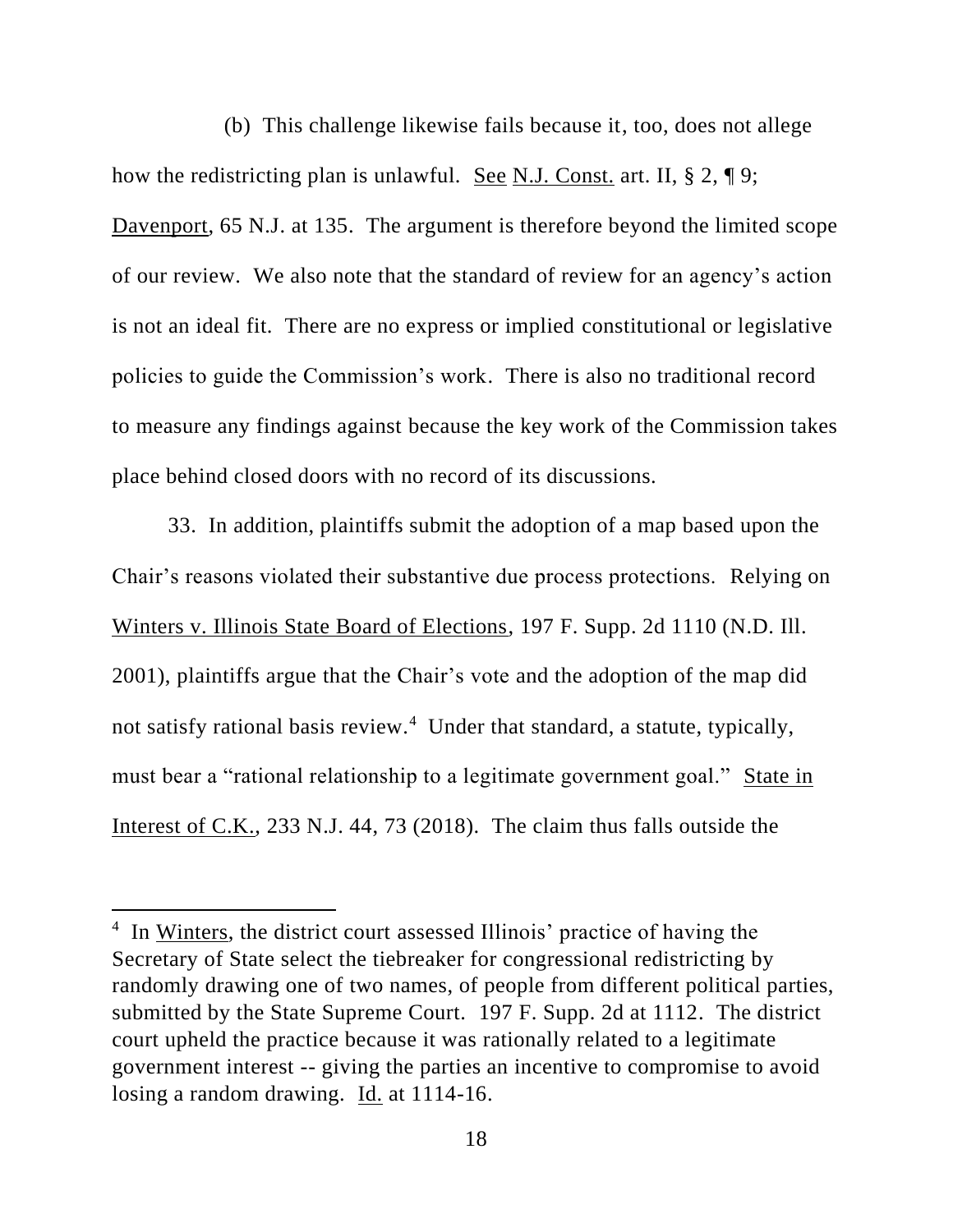limited nature of our review of redistricting decisions. Plaintiffs' argument focuses on the Chair's thought process but does not allege how the map suffers from invidious discrimination or is otherwise unlawful. See N.J. Const. art. II, § 2, ¶ 9; <u>Davenport</u>, 65 N.J. at 135.<sup>5</sup>

34. Plaintiffs submitted a second amended complaint on February 2, 2022. The newly amended complaint adds the Princeton Gerrymandering Project (PGP) as a defendant. Second Am. Compl. ¶ 27. According to plaintiffs, the group advised and provided independent analysis of the parties' proposed redistricting maps to the Chair during the redistricting process and breached an alleged promise of confidentiality by providing valuable feedback to the Democratic delegation. Id. ¶¶ 119-21. At the same time, however, plaintiffs acknowledge that during four days of discussions at a hotel in Cherry Hill, "Chair Wallace provided feedback to the Republican delegation (and presumably to the Democratic delegation as well), and the Republican delegation made changes to its proposed map based upon the comments from Chair Wallace." Id. 199. Plaintiffs also allege that PGP is supported by private donors who have contributed to Democratic officials and causes. Id. ¶¶

<sup>&</sup>lt;sup>5</sup> Plaintiffs have not submitted argument in support of strict scrutiny review or their equal protection claim, so we do not consider either issue further.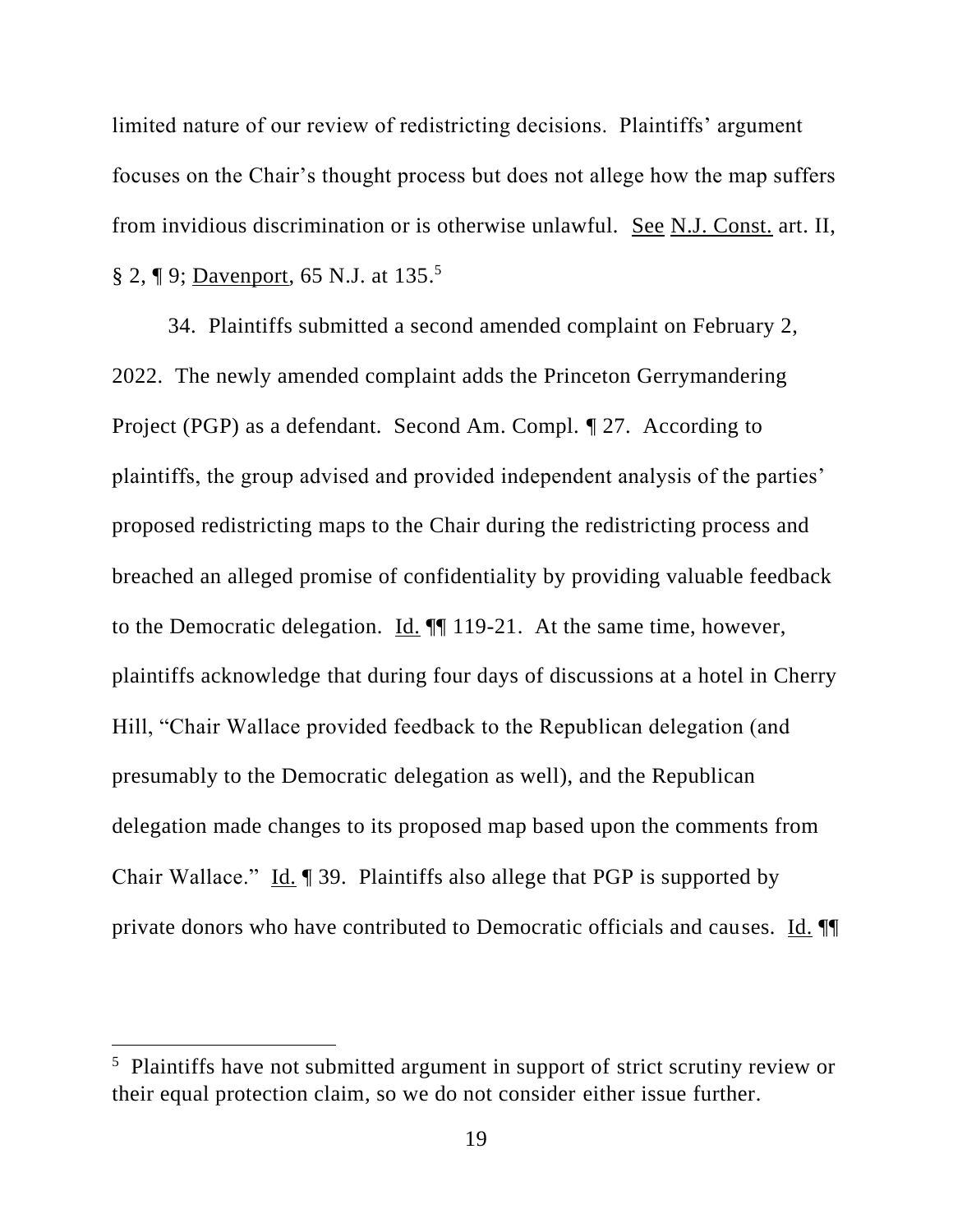115-18. Without citing a particular legal theory, plaintiffs assert judicial intervention is required to respond to a "tainted" process.

35. Like the allegations discussed above, plaintiffs' additional claim does not assert that the redistricting plan is unlawful or is the result of invidious discrimination. See N.J. Const. art. II, § 2, ¶ 9; Davenport, 65 N.J. at 135. The new argument, as well, falls outside the Court's limited scope of review in redistricting matters and therefore cannot prevail.

# *Common law conflict of interest claim*

36. For the first time, plaintiffs now contend the Chair had a conflict of interest under the common law and should have recused himself because his wife made a political contribution to a member of Congress from New Jersey in 2021. Am. Compl. ¶ 102. That information is readily available to the public; it appears on the Federal Election Commission's (FEC's) public database of contributions to candidates and committees in federal elections. Fed. Election Comm'n, Individual Contributions, https://www.fec.gov/data/ receipts/individual-contributions/?two\_year\_transaction\_period= 2022&min\_date=01%2F01%2F2021&max\_date=12%2F31%2F2022. Because plaintiffs either knew or reasonably should have known of the contribution, they could have raised the argument earlier. Instead, they did not object to the Chair's participation until after he selected the other side's map. On those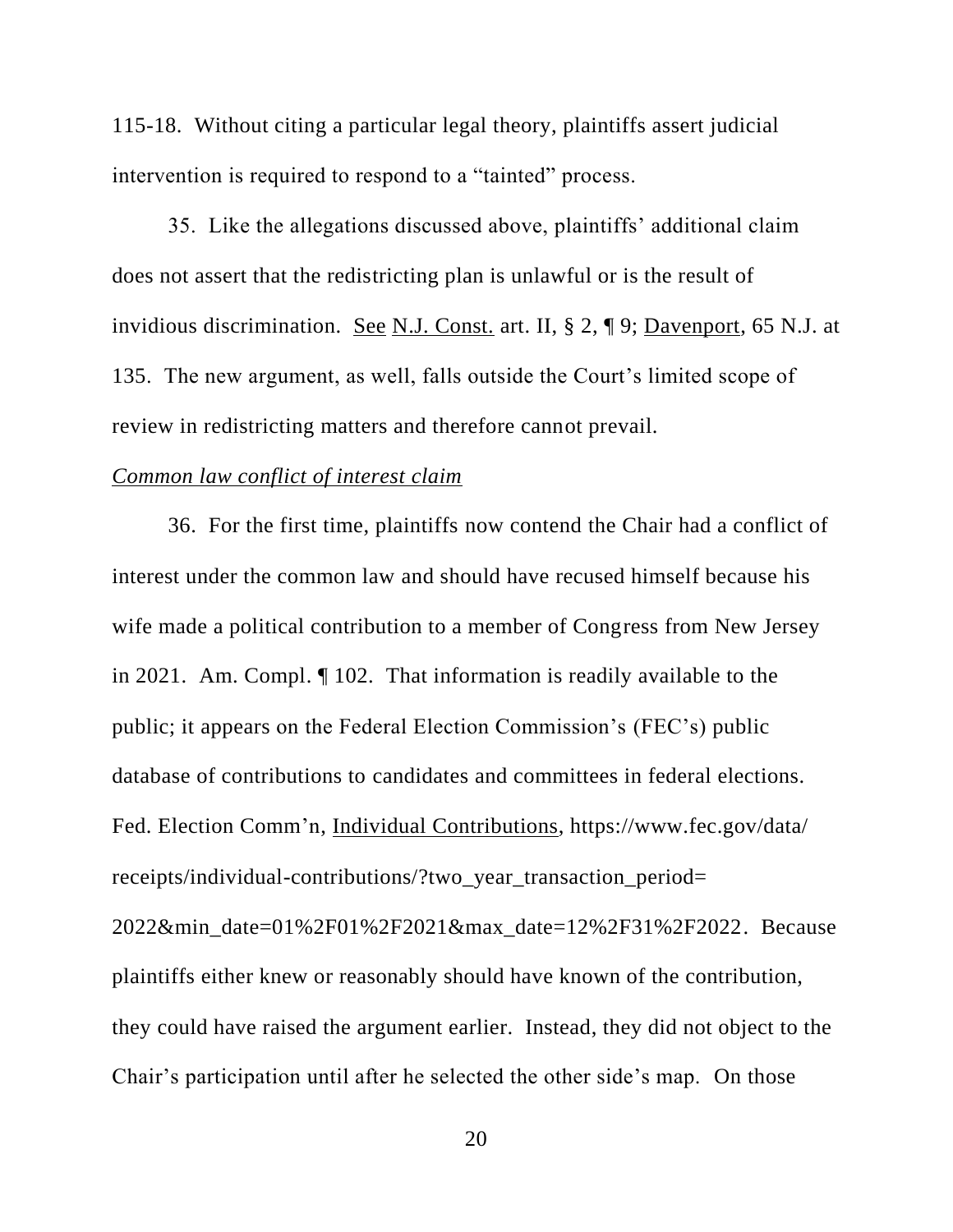facts, a strong argument can be made that plaintiffs waived their conflict claim.

37. As noted earlier, the Constitution sets forth specific qualifications for the independent member: the individual must have been a New Jersey resident for the last five years and cannot "have held public or party office" in New Jersey during that time. N.J. Const. art. II, § 2, ¶ 1(c). Because the Constitution specifies requirements for the tiebreaker, we do not look to the common law, as plaintiffs request, to insert additional qualifications. Cf. DCPP v. J.R.-R., 248 N.J. 353, 373 (2021) (noting the Court has no authority to import a doctrine from the common law into the Legislature's statutory scheme); Coleman v. Martinez, 247 N.J. 319, 365 (2021) (Albin, J., dissenting) ("The common law persists in any field until occupied by the Legislature.").

38. The Constitution does not bar the selection of a person who has contributed to a political campaign or a partisan political group, or whose spouse has done so, as the independent member. See N.J. Const. art. II, § 2, ¶ 2. We therefore find no disqualifying conflict.

39. Defendants also submitted FEC records about political contributions that members of both partisan delegations made in the past two years. Nothing about the current system prevents that either.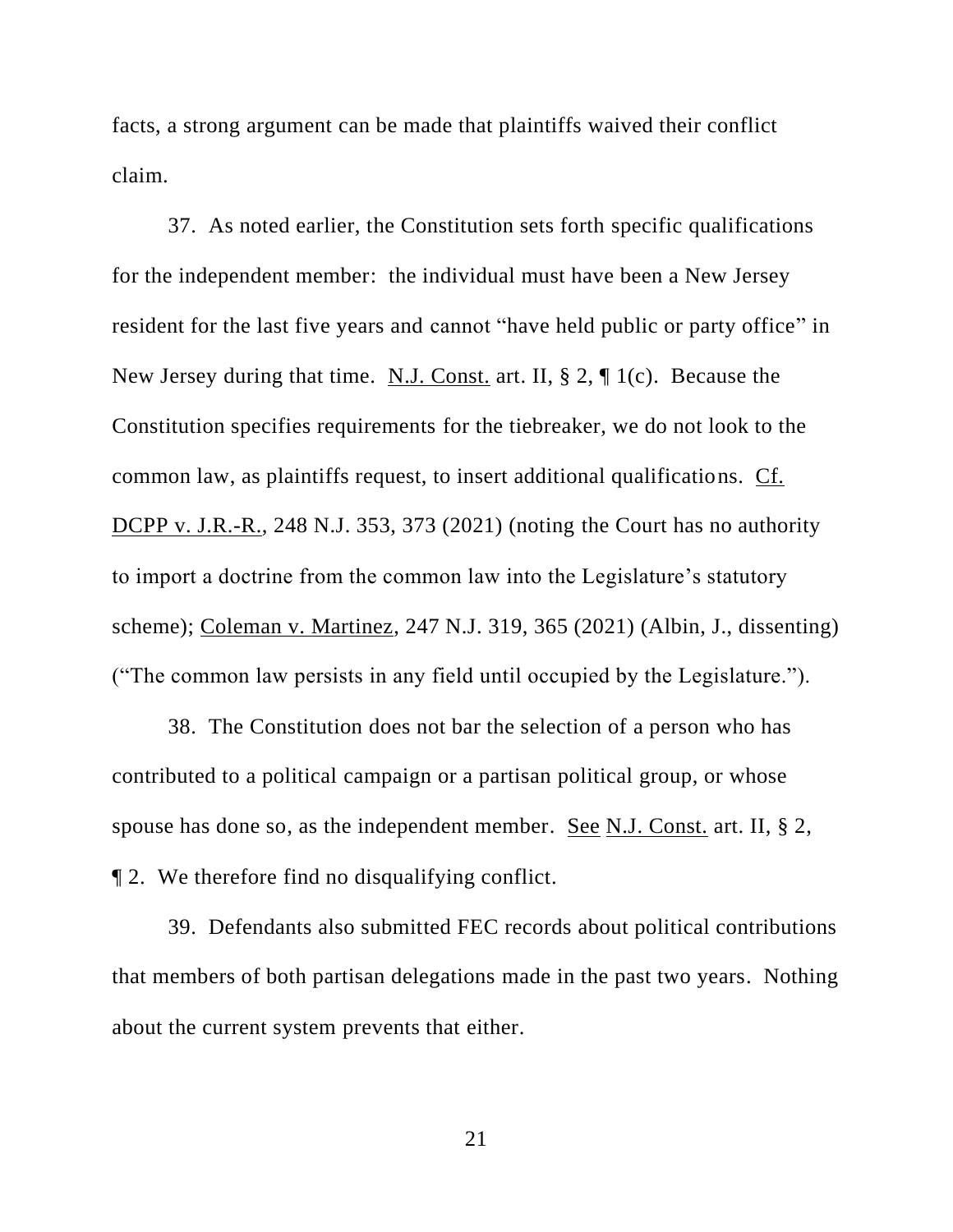40. The Commission fixes the boundaries for our State's congressional districts, which remain in place for a decade. It is vital that the public have confidence in the Commission's important work. Questions of partisanship or the appearance of partisanship can affect the public's confidence, yet our current system is designed to be overseen by twelve partisan members and a thirteenth member whom the party delegations propose. Two highly respected individuals were recommended for that role. But there are other ways to conduct the redistricting process.

41. A number of states, including California, Arizona, Michigan, and Colorado, have created independent redistricting commissions that include citizens with no party affiliation, in order to "increase the degree of separation between map-drawers and partisan politics." League of Women Voters of Ohio, \_\_\_ N.E.3d \_\_\_, \_\_\_ (2022) (slip op. 2022-Ohio-65, ¶ 143) (O'Connor, J., concurring) (citing Emily Rong Zhang, Bolstering Faith with Facts: Supporting Independent Redistricting Commissions with Redistricting Algorithms, 109 Calif. L. Rev. 987, 990, 1000 (2021)). Chief Justice O'Connor's concurring opinion in League of Women Voters succinctly outlines those models. Id. at \_\_\_ (slip op. ¶¶ 144-46). In general, partisan actors and officials have a more limited role in selecting members of independent redistricting commissions. See Bruce E. Cain, Redistricting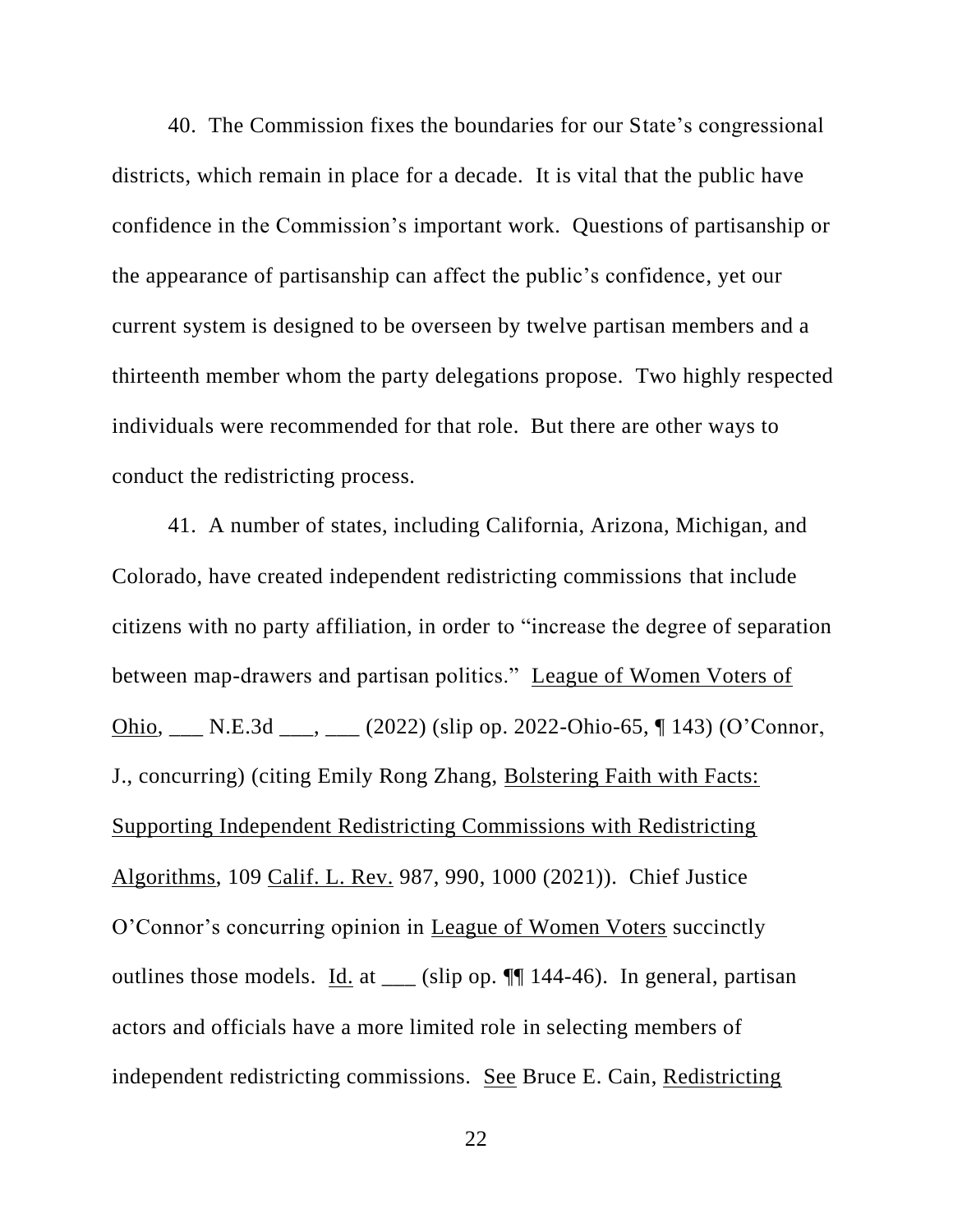Commissions: A Better Political Buffer?, 121 Yale L.J. 1808, 1818-19 (2012). Some models also require that individuals who are unaffiliated with a political party be part of redistricting commissions. Cal. Const. art. XXI,  $\S 2$ ,  $\P (c)(2)$ (four out of fourteen members); Colo. Const. art. V, § 44.1, ¶¶ 8-10 (four out of twelve members); Mich. Const. art. IV, § 6, ¶ 2 (five out of thirteen members).

 42. The current redistricting process in New Jersey stems from an amendment to the Constitution in 1995, N.J. Const. art. II, § 2, which followed a statute enacted in 1992, L. 1991, c. 510 (expired 2001). To change the system and distance it from partisan politics would require a proposed constitutional amendment and voter approval. See N.J. Const. art. IX, ¶¶ 1, 4. Those decisions can begin with grassroots efforts, see Zhang, 109 Calif. L. Rev. at 1001, or the political branches of government. In the end, the choice is left to the people of our State.

#### *Conclusion*

43. Because plaintiffs' allegations are insufficient to support a claim upon which relief can be granted, see R. 4:6-2(e), defendants' motion to